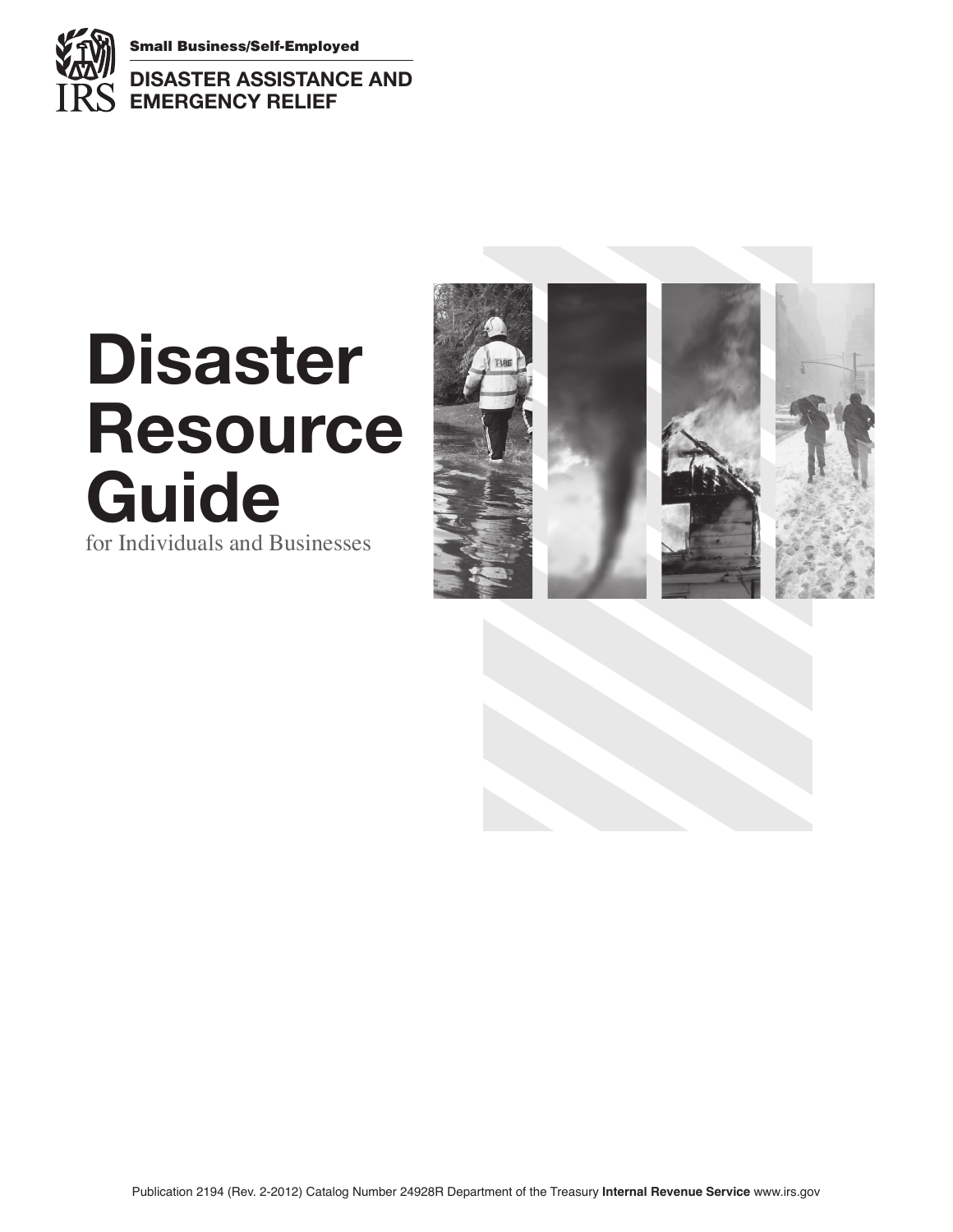**SPAIN ROOM**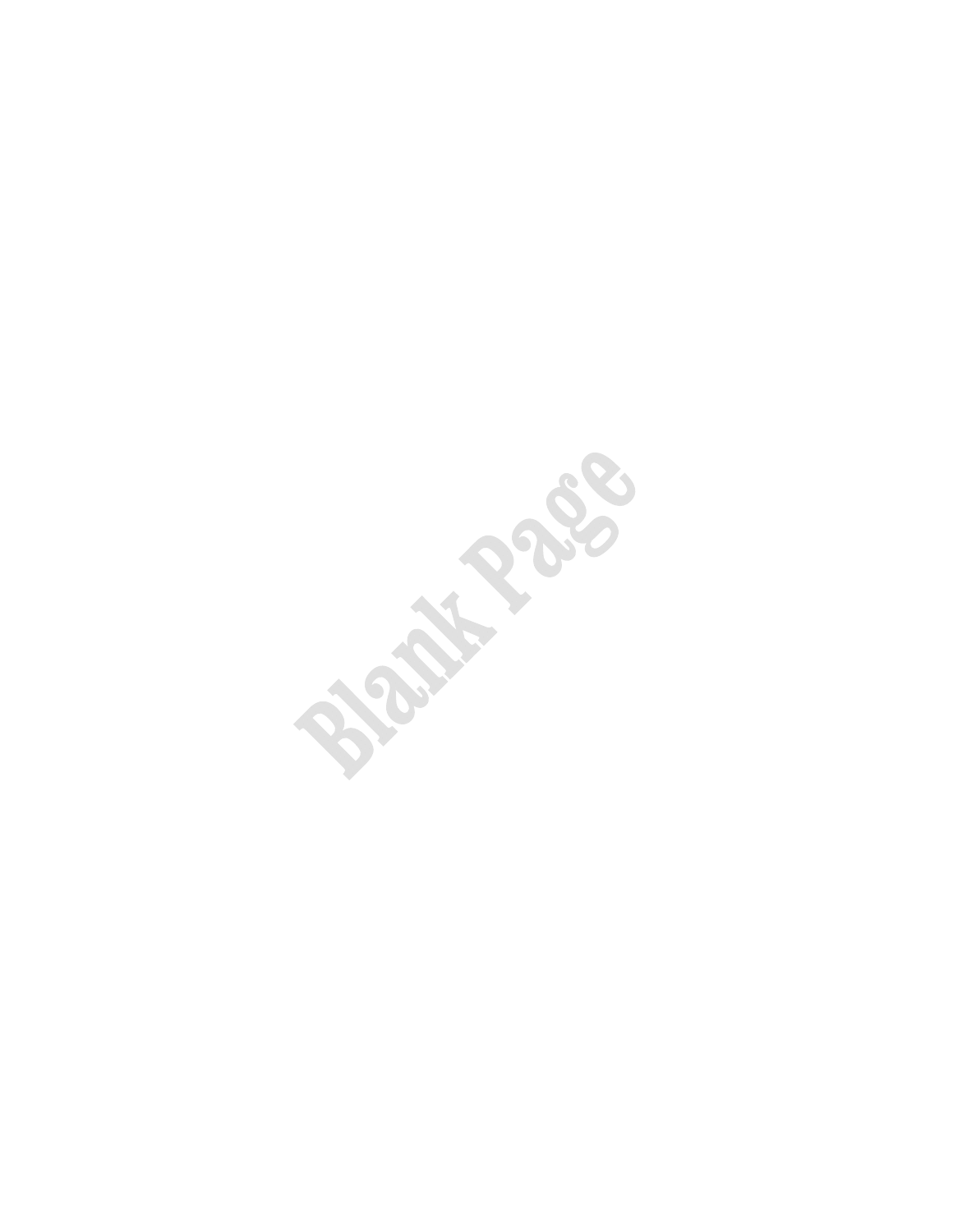# **TABLE OF CONTENTS**

| PUBLICATIONS 584 AND 584-B- PERSONAL AND BUSINESS CASUALTY, |
|-------------------------------------------------------------|
| <b>WORKSHEET FOR PERSONAL USE PROPERTY</b>                  |
|                                                             |
| WORKSHEET FOR BUSINESS DISASTER CASUALTY LOSS OR THEFT  13  |
|                                                             |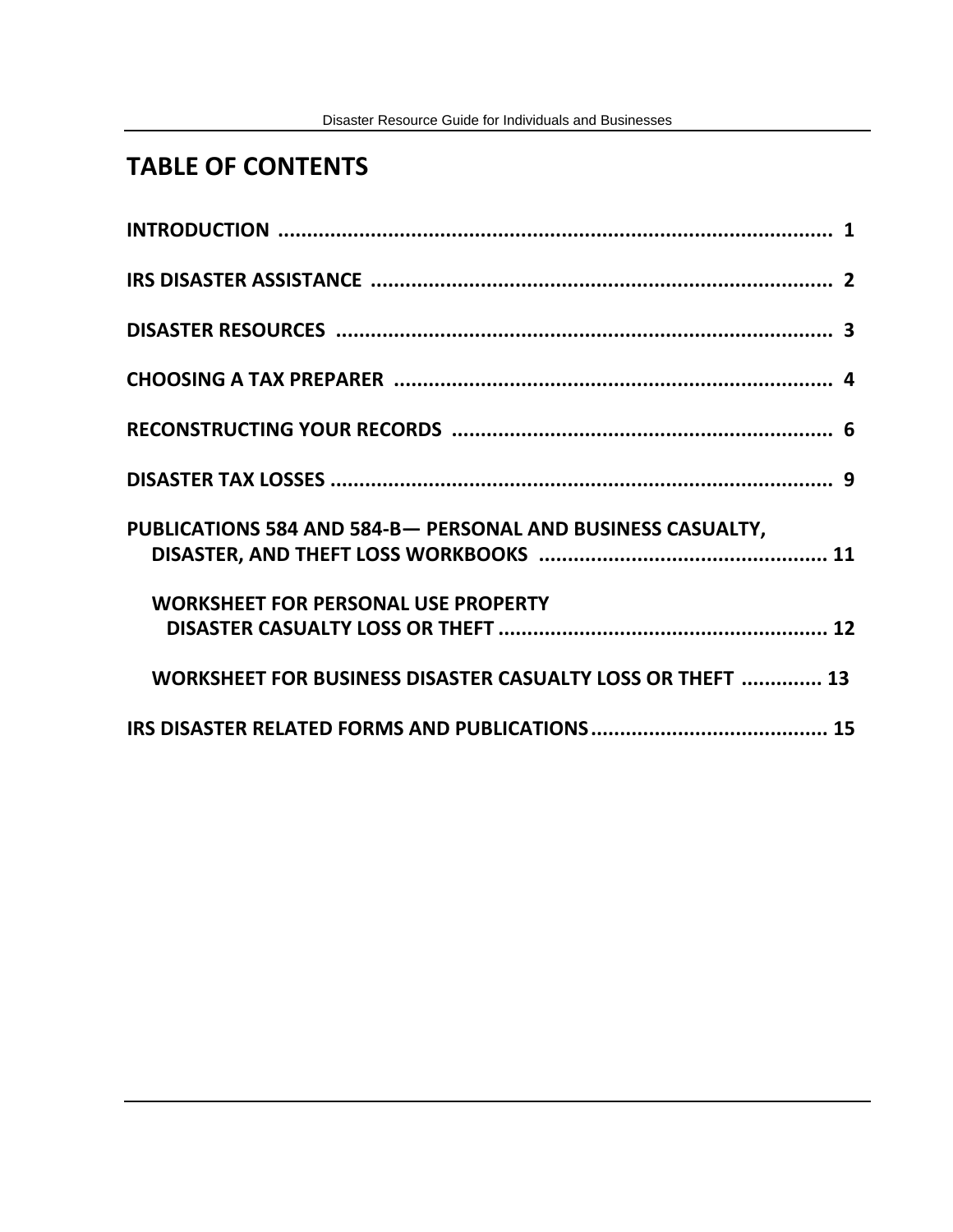# **Introduction**

This resource guide provides information to individuals and businesses affected by a federally declared disaster and the assistance available to disaster victims. This Disaster Relief Resource Guide can help you claim unreimbursed casualty losses on property that was damaged or destroyed.

A federally declared disaster is a disaster that took place in an area declared by the President to be eligible for federal assistance under the Robert T. Stafford Disaster Relief and Emergency Assistance Act. A list of areas warranting public or individual assistance (or both) is available at the Federal Emergency Management Agency (FEMA) web site at www.fema.gov.

> All telephone numbers and web links are current as of the date of publication but are subject to change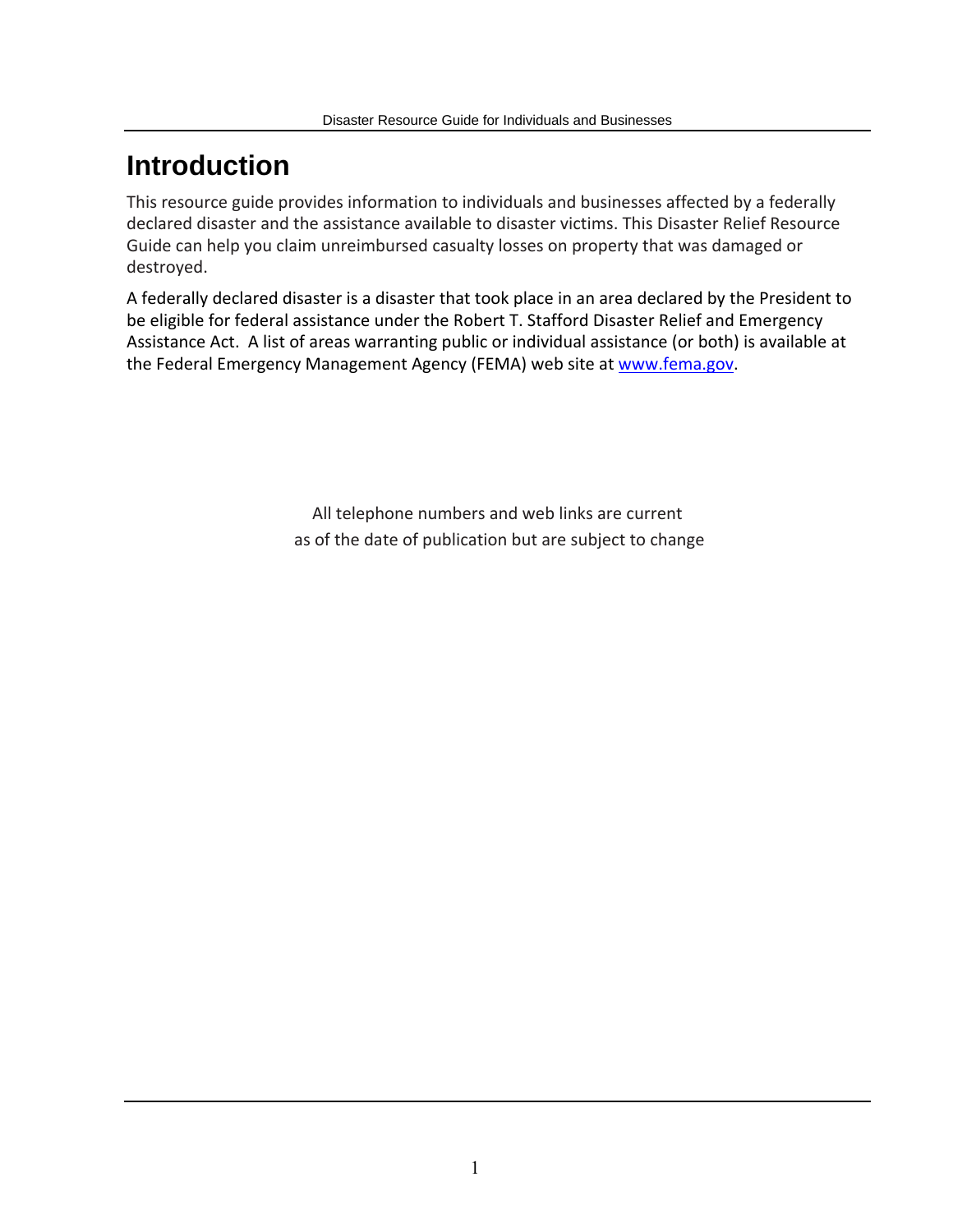# **1. IRS Disaster Assistance**

### **Federally Declared Disaster Area**

You may deduct the loss or partial loss of personal and business use property on your individual federal income tax return for the year you incurred the loss. If you paid taxes in the tax year immediately preceding the tax year in which the federally declared disaster occurred, you can elect to deduct your loss on a Form 1040X *(Amended U.S. Individual Income Tax Return)* for the prior year instead of waiting to file your current year return. This will allow you to receive a refund of some or all of the taxes paid on your prior year return.

You can request copies of IRS account transcripts, or previously filed federal tax returns free of charge, when you submit Form 4506, *Request for Copy of Tax Return,* or Form 4506‐T, *Request for Transcript of Tax Return.* Just write the name of the disaster in red at the top of the form before submitting (for example, Hurricane Katrina).

If you need additional forms or publications, there are several ways you can obtain them. You can download forms from www.irs.gov. You can also order forms or publications at no cost by calling 1‐800‐829‐3676. If you need additional tax assistance, please call 1‐800‐829‐1040.

### **IRS Hotline**

Assistors are available Monday through Friday to provide explanations on filing and payment relief that may have been provided by IRS due to a disaster. You may call the Disaster Assistance Hotline at 1‐866‐562‐5227, between 7:00 am and 7:00 pm, local time. Please have your own interpreter, if needed, when calling the Hotline.

### **IRS Taxpayer Assistance Centers**

IRS personnel may be able to provide face‐to‐face assistance on disaster related issues at your local IRS office. Access http://www.irs.gov/localcontacts/index.html to find a Taxpayer Assistance Center in your area.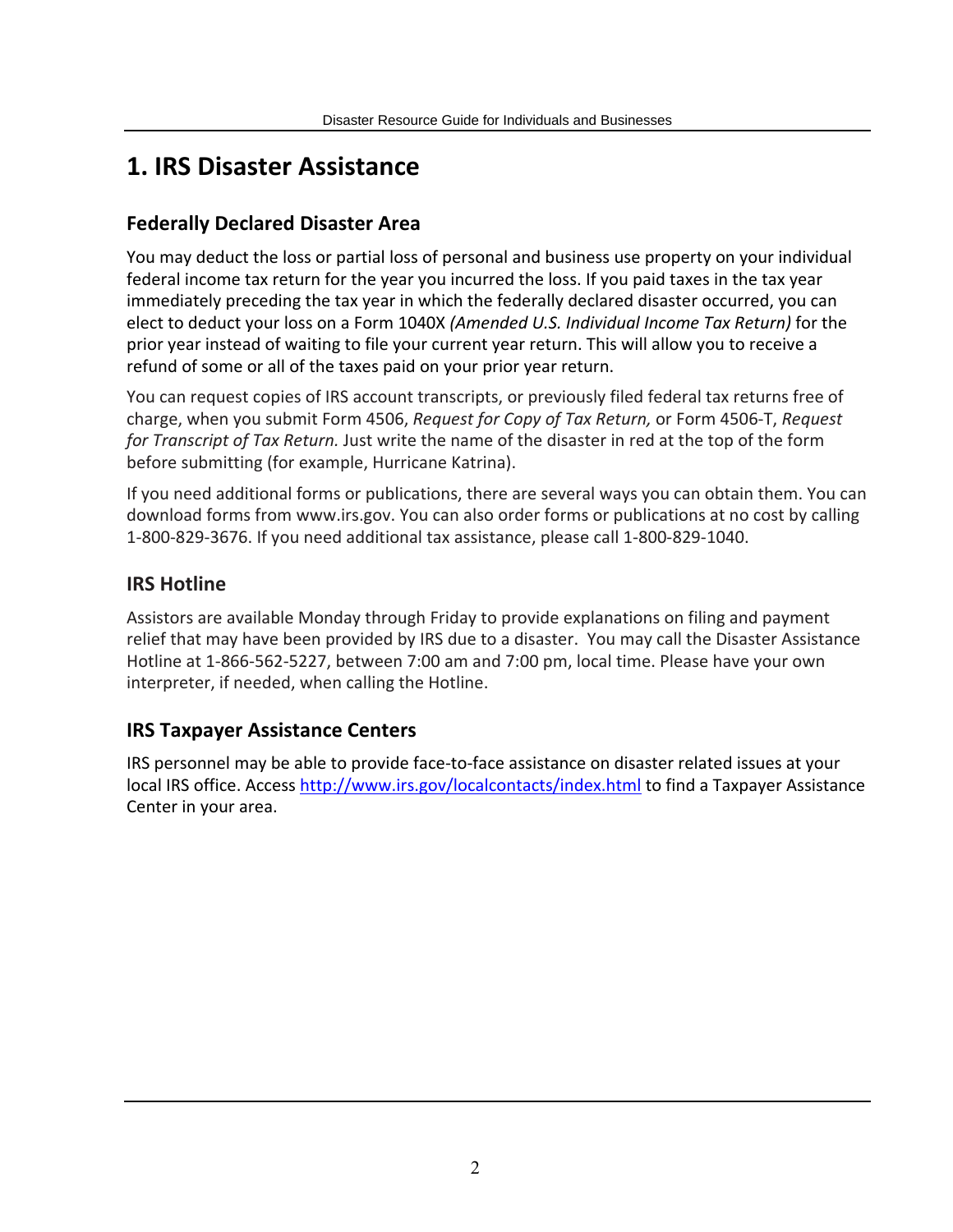# **2. Disaster Resources**

### **Disaster Information on the Web**

To access the latest disaster tax information on www.irs.gov, use the key word "disasters."

### **Electronic IRS**

The number of electronic options available is increasing every year, helping reduce your burden and improve the timeliness and accuracy of tax returns. The Electronic IRS (http://www.irs.gov/efile/index.html) is a gateway to the many IRS electronic options available. A few of the electronic options include "Where's My Refund?" where you can check the status of your refund, find an IRS e‐file provider, check your eligibility for the Earned Income Tax Credit, download tax forms or sign up to pay electronically.

**The Disaster Assistance Portal** can help you find disaster assistance that meets your personal needs. You can locate over 60 forms of assistance from 17 federal agencies. Go to http://www.disasterassistance.gov/ for information.

### **FEMA**

You may contact FEMA for instructions to register as a victim on the FEMA webpage at www.fema.gov or, by calling 1‐800‐621‐3362 (TTY 1‐800‐462‐7585), between 6:00 am and midnight local time.

### **Plan/Prepare**

**Ready.gov** provides tips for preparing and planning for a disaster. Go to www.ready.gov for information.

### **Recovery**

The Small Business Administration provides low interest disaster loans to homeowners, renters, businesses of all sizes and private, nonprofit organizations to repair or replace real estate, personal property, machinery, equipment, inventory, and business assets that have been damaged or destroyed in a declared disaster. Visit SBA's website at www.sba.gov and click on "Disaster Recovery Loans."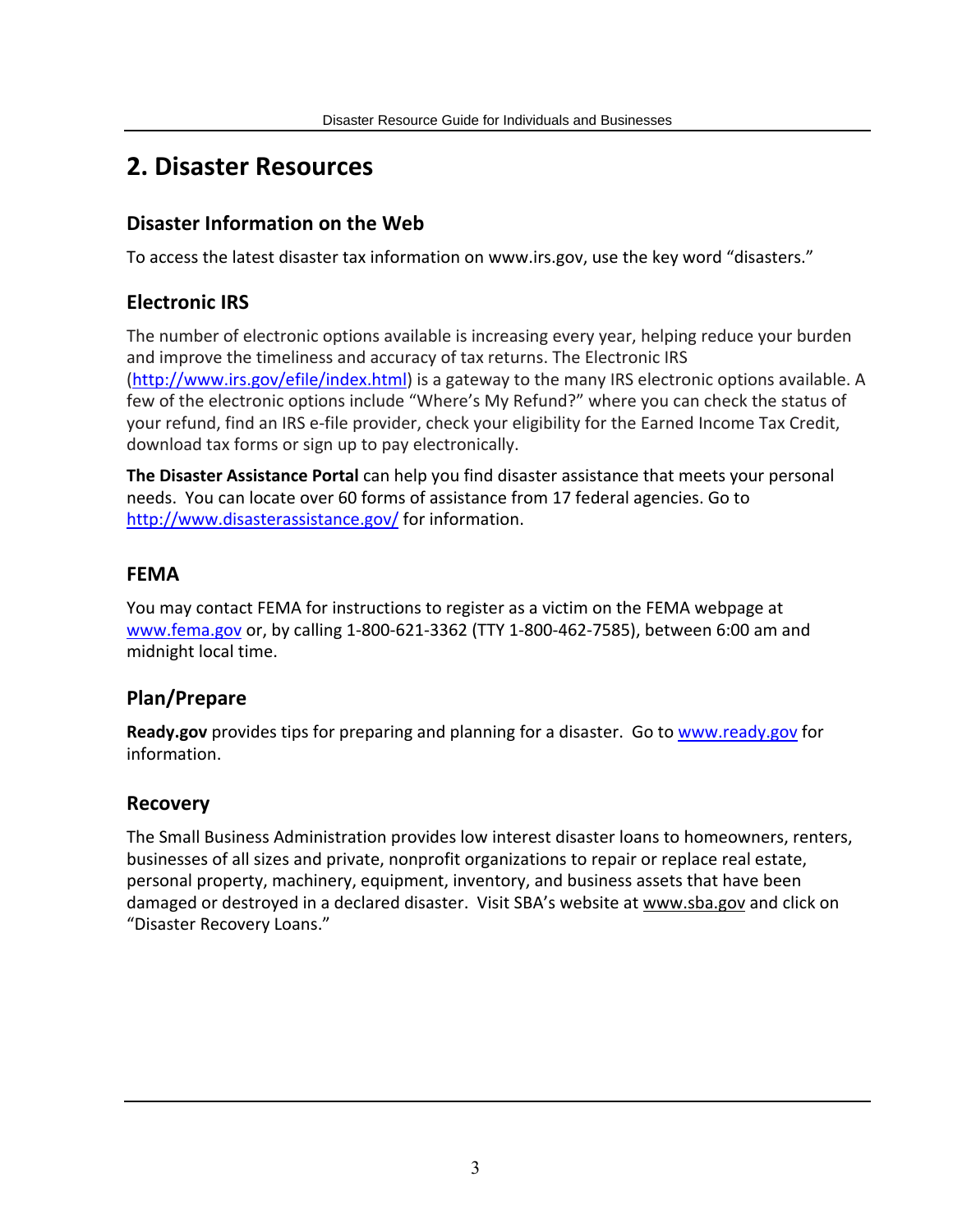# **3. Choosing a Tax Preparer**

#### **Here are a few points to keep in mind when someone else prepares your return:**

- **Check the person's qualifications.** New regulations require all paid tax return preparers to have a Preparer Tax Identification Number (PTIN). In addition to making sure they have a PTIN, ask if the preparer is affiliated with a professional organization and attends continuing education classes. The IRS is also phasing in a new test requirement to make sure those who are not an enrolled agent, CPA, or attorney have met minimal competency requirements. Those subject to the test will become a Registered Tax Return Preparer once they pass it.
- **Check the preparer's history.** Check to see if the preparer has a questionable history with the Better Business Bureau and check for any disciplinary actions and licensure status through the state boards of accountancy for certified public accountants; the state bar associations for attorneys; and the IRS Office of Enrollment for enrolled agents.
- **Find out about their service fees.** Avoid preparers who base their fee on a percentage of your refund or those who claim they can obtain larger refunds than other preparers can. Also, always make sure any refund due is sent to you or deposited into an account in your name. Under no circumstances should all or part of your refund be directly deposited into a preparer's bank account.
- **Ask if they offer electronic filing.** Any paid preparer who prepares and files more than 10 returns for clients must file the returns electronically, unless the client opts to file a paper return. More than 1 billion individual tax returns have been safely and securely processed since the debut of electronic filing in 1990. Make sure your preparer offers IRS e-file.
- **Make sure the tax preparer is accessible.** Make sure you will be able to contact the tax preparer after the return has been filed, even after the April due date, in case questions arise.
- **Provide all records and receipts needed to prepare your return.** Reputable preparers will request to see your records and receipts and will ask you multiple questions to determine your total income and your qualifications for expenses, deductions, and other items. Do not use a preparer who is willing to electronically file your return before you receive your Form W-2 using your last pay stub. This is against IRS e-file rules.
- **Never sign a blank return.** Avoid tax preparers that ask you to sign a blank tax form.
- **Review the entire return before signing it.** Before you sign your tax return, review it and ask questions. Make sure you understand everything and are comfortable with the accuracy of the return before you sign it.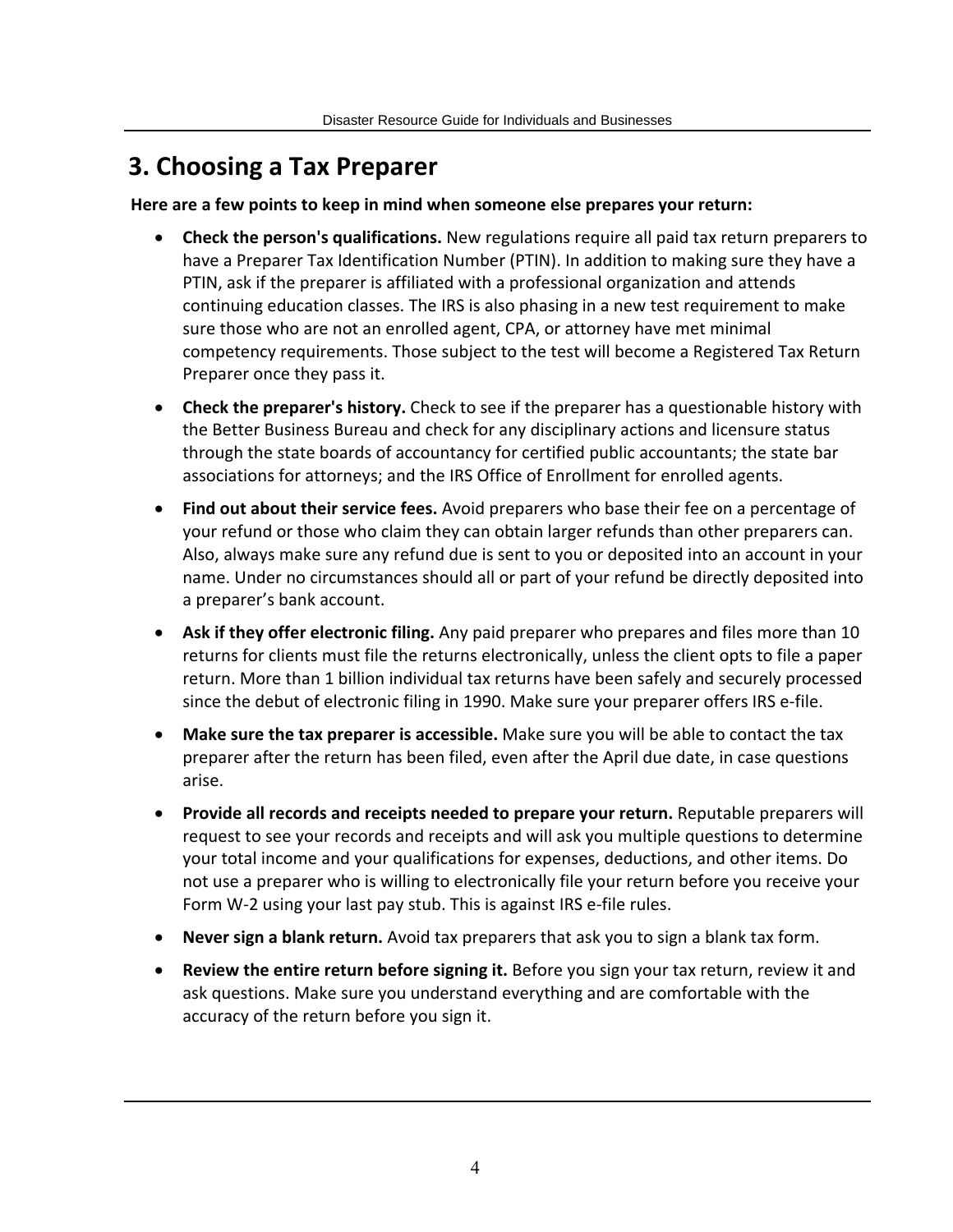**Make sure the preparer signs the form and includes his or her preparer tax identification number (PTIN).** A paid preparer must sign the return and include his or her PTIN as required by law. Although the preparer signs the return, you are responsible for the accuracy of every item on your return. The preparer must also give you a copy of the return.

You can report abusive tax preparers to the IRS on Form 14157, Complaint: Tax Return Preparer. Download Form 14157 at http://www.irs.gov/pub/irs-pdf/f14157.pdf or order by mail at 800‐TAX FORM (800‐829‐3676). Mail completed forms to the address shown on Form 14157.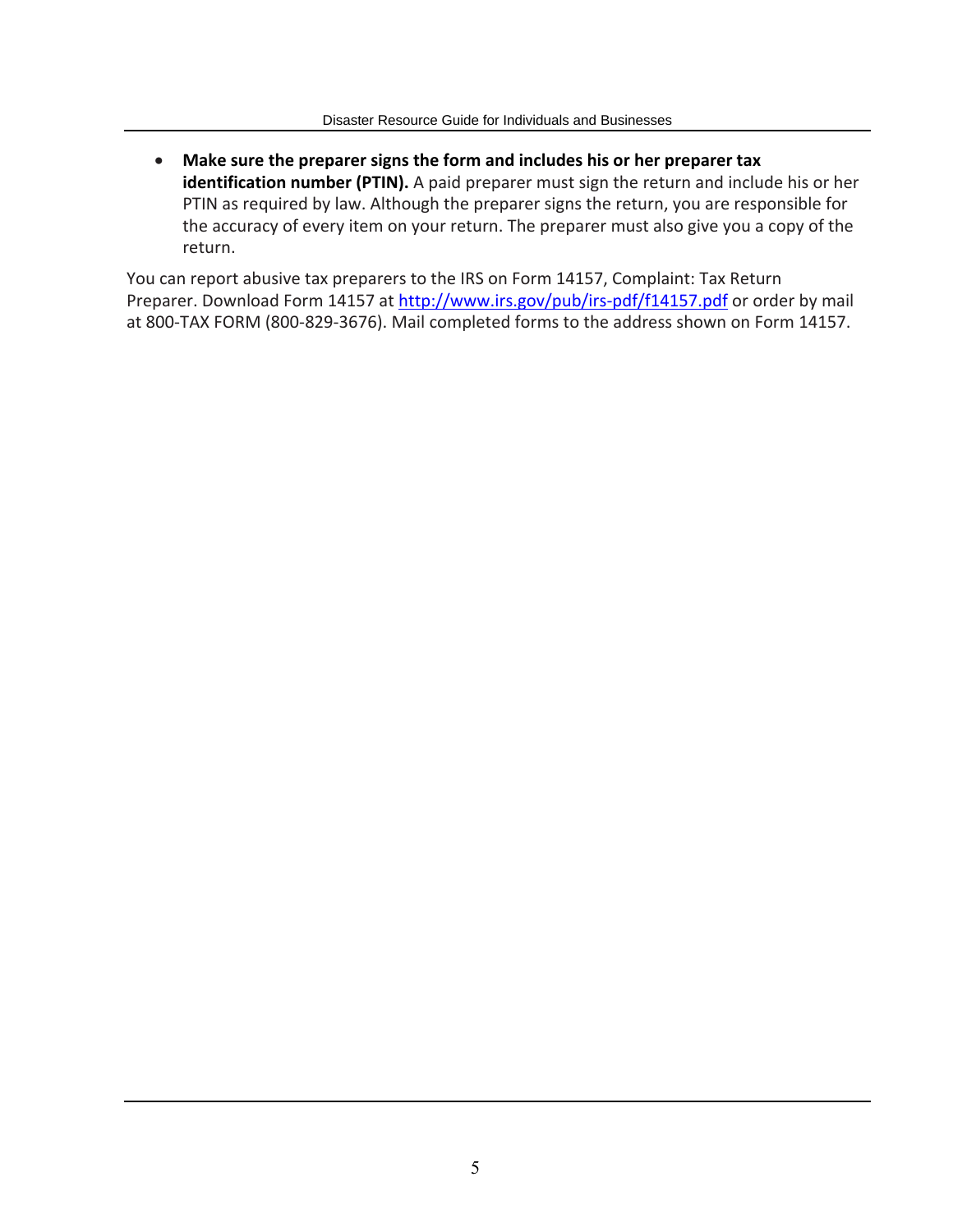# **4. Reconstructing Your Records**

Reconstructing records after a disaster may be essential for tax purposes, getting federal assistance or insurance reimbursement. Records that you need to prove your loss may have been damaged or destroyed in a casualty. The following tips may help to reconstruct your records to prove loss of personal‐use or business property:

#### **Personal Residence/Real Property**

- Be sure to take photographs as quickly as possible after the casualty to establish the extent of the damage.
- Contact the Title Company, Escrow Company, or bank that handled the purchase to obtain copies of escrow papers. Your real estate broker may also be able to help.
- Use the current property tax statement for land vs. building ratios, if available; if not available, get copies from the county assessor's office.
- Check with appraisal companies to locate a library of old multiple listing books. These can be used for "comps" to establish a basis or fair market value. "Comps" are comparable sales within the same neighborhood.
- Check with your mortgage company for copies of any appraisals or other information they may have about cost or fair market value.
- Tax records Immediately after the casualty, file Form 4506, Request for Copy of Tax Return, to request copies of the previous four years of federal income tax returns. To obtain copies of the previous four years of transcripts you may file a Form 4506‐T, Request for Transcripts of a Tax Return. Write the appropriate disaster designation, such as "HURRICANE KATRINA," in red letters across the top of the forms to expedite processing and to waive the normal user fee.
- $\bullet$  Improvements Call the contractor(s) to see if records are available. If possible get statements from the contractors verifying their work and cost.
- If a home improvement loan was obtained, obtain paperwork from the institution issuing the loan. The amount of the loan may help establish the cost of the improvements.
- Inherited Property Check court records for probate values. If a trust or estate existed, contact the attorney who handled the estate or trust.
- No other records are available Check at the county assessor's office for old records about the property. Look for assessed value and ask for the percentage of assessment to value at the time of purchase. This is a rough guess, but better than no records at all.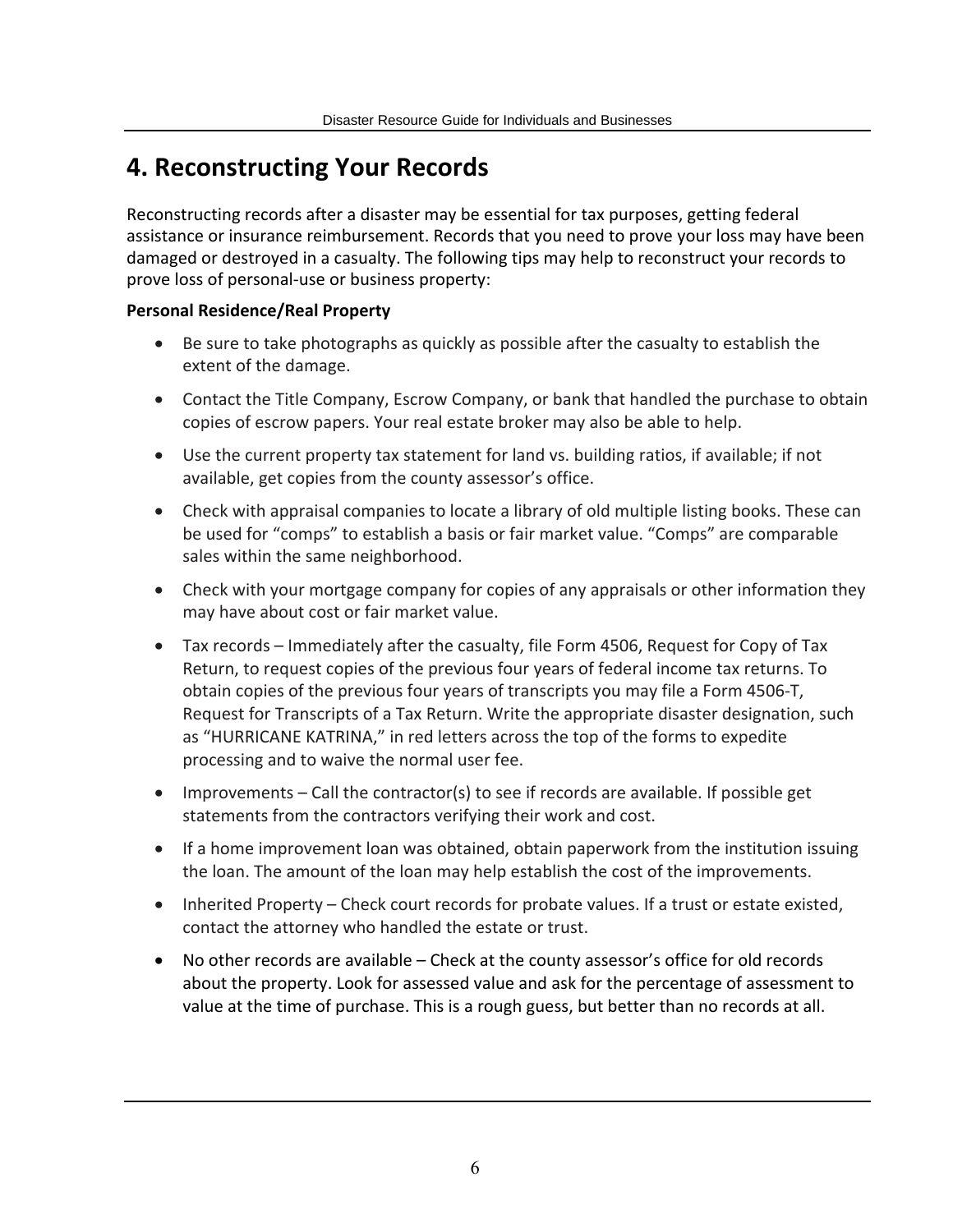**Vehicles ‐** Kelly's Blue Book, NADA, and Edmunds are available on‐line and at most libraries. They are good sources for the current fair market value of most vehicles on the road.

- Call the dealer and ask for a copy of the contract. If not available, give the dealer all the facts and details and ask for a comparable price figure.
- Use newspaper ads for the period in which the vehicle was purchased to determine cost basis. Use ads for the period when it was destroyed for fair market value. Be sure to keep copies of the ads.
- If you are still making payments, check with your lien holder**.**

**Personal Property ‐** The number and types of personal property may make it difficult to reconstruct records. One of the best methods is to draw pictures of each room. Draw a floor plan showing where each piece of furniture was placed. Then show pictures of the room looking toward any shelves or tables. These do not have to be professionally drawn, just functional. Take time to draw shelves with memorabilia on them. Do the same with kitchens and bedrooms. Reconstruct what was there, especially furniture that would have held items — drawers, dressers, and shelves. Be sure to include garages, attics, and basements.

- Get old catalogs. These catalogs are a great way to establish cost basis and fair market value. Check the prices on similar items in your local thrift stores to establish fair market value. Walk through the stores and look at comparable items, especially items such as kitchen gadgets. Look for odds and ends you may have had but forgotten because of infrequent use.
- Use your local "advertiser" as a source for fair market value. Keep copies of the issues handy and copy pages used for specific items to put with your tax records file on the disaster.
- Check local newspaper want ads for similar items. Again keep a copy of any you use for comparison with the tax file.
- If you bought items using a credit card, contact your credit card company.
- Check with your local library for back issues of newspapers. Most libraries keep old issues on microfilm. The sale sections of these back issues may help establish original costs on items such as appliances.
- Go to a used bookstore with a tape measure and the diagram of the destroyed property. Measure several rows of used books and count the number of books per shelf. Add up the prices of those books and determine an average cost per shelf. Then count the number of shelves you had in your home and multiply by the average cost per shelf. This will help determine the value of your books before the loss.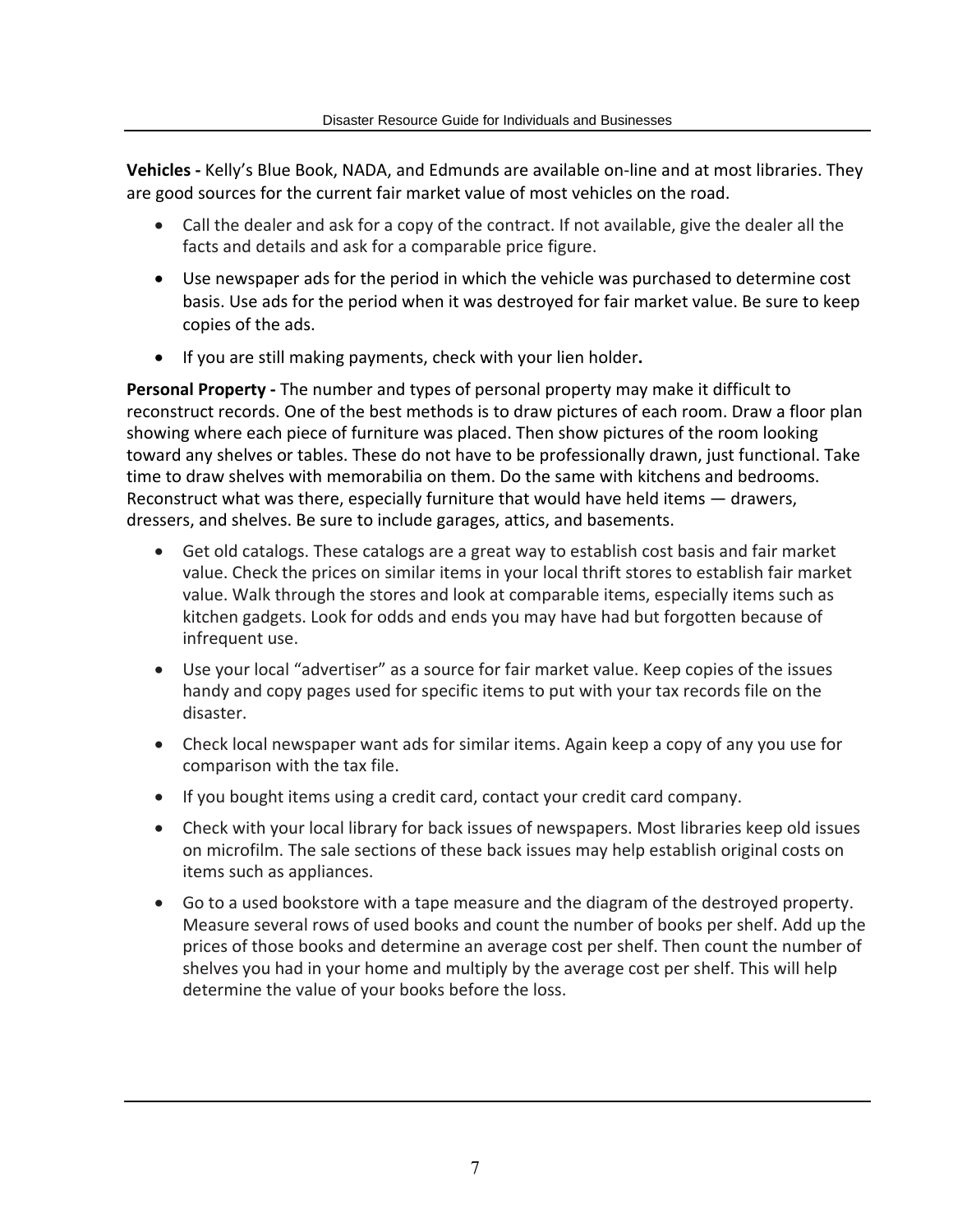#### **Business Records**

- Inventories Get copies of invoices from suppliers. Whenever possible, the invoices should date back at least one calendar year.
- Income Get copies of bank statements. The deposits should closely reflect what the sales were for any given time period.
- Obtain copies of last year's federal, state, and local tax returns including sales tax reports, payroll tax returns and business licenses (from city or county). These will reflect gross sales for a given time period.
- Furniture and fixtures Sketch an outline of the inside and outside of the business location. Then start to fill in the details of the sketches. (Inside the building — what equipment was where; if a store, where were the products/inventory located. Outside the building — shrubs, parking, signs, awnings, etc.)
- If you purchased an existing business, go back to the broker for a copy of the purchase agreement. This should detail what was acquired.
- If the building was constructed for you, contact the contractor for building plans or the county/city planning commissions for copies of any plans.

#### **For assistance and additional information, use these resources:**

IRS Disaster Assistance Hotline at 1‐866‐562‐5227 (Monday through Friday from 7 a.m. to 7 p.m. local time)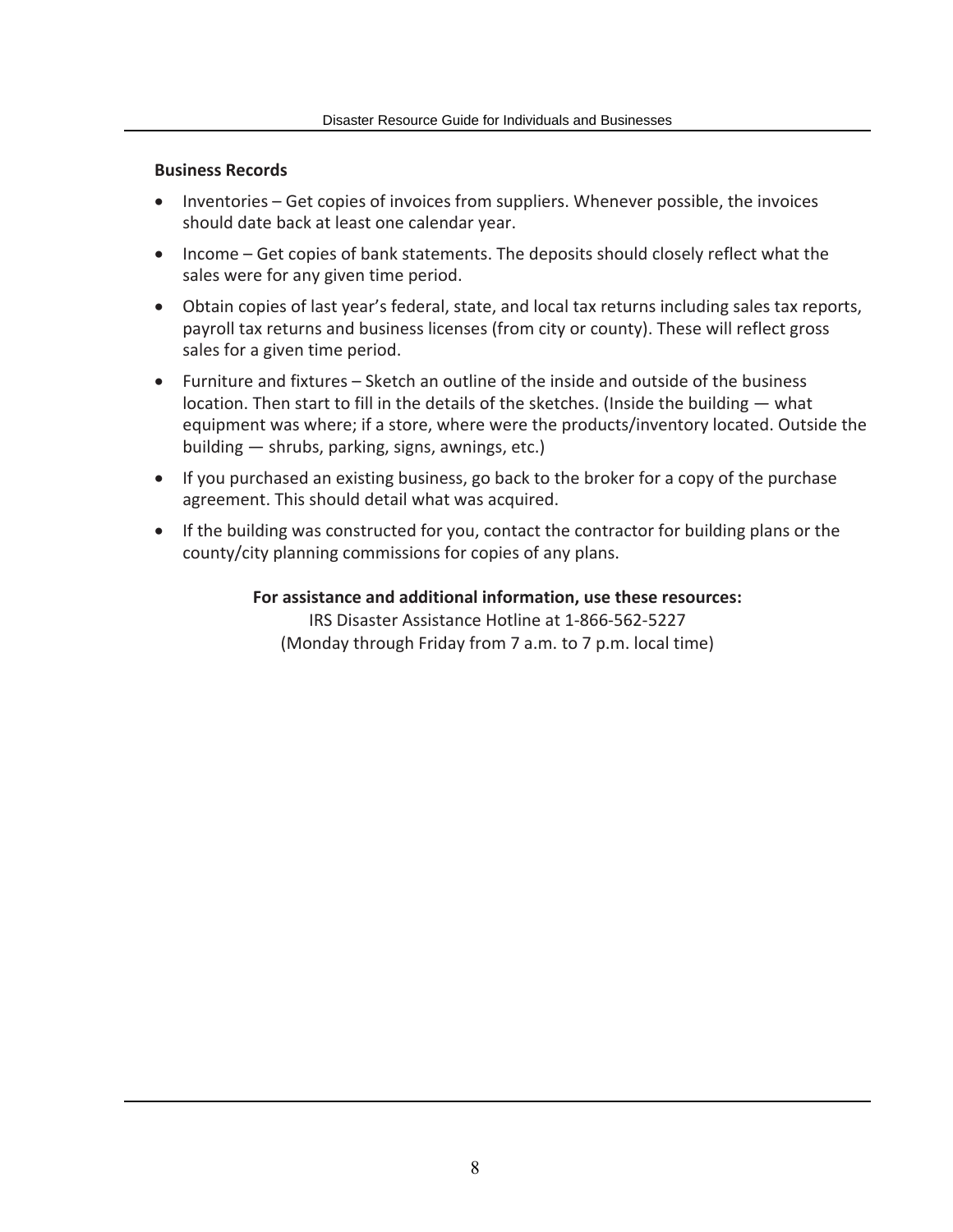### **5. Disaster Tax Losses**

A casualty is the damage, destruction, or loss of property resulting from an identifiable event that is sudden, unexpected, or unusual. If you experience damage to personal, income‐producing, or business property, you may be able to claim a casualty loss deduction on your tax return.

You generally must deduct a casualty loss in the year it occurred. However, if the property was damaged as a result of a federally declared disaster you can choose to deduct that loss on your return for the tax year immediately preceding the year in which the disaster happened. A federally declared disaster is a disaster that took place in an area declared by the President to be eligible for federal assistance under the Robert T. Stafford Disaster Relief and Emergency Assistance Act. A list of areas warranting public or individual assistance (or both) is available at the Federal Emergency Management Agency (FEMA) web site at www.fema.gov. If you have already filed your return for the preceding year, you may claim the loss by filing an amended return, Form 1040X. If you elect to deduct your allowable loss on your prior year return, you must generally do so by the due date of the return for the year in which the disaster actually occurred, without extensions.

To determine the amount of your casualty loss you must:

- 1. Determine your adjusted basis in the property before the casualty
- 2. Determine the decrease in fair market value of the property as a result of the casualty
- 3. From the smaller of the amounts you determined in steps one and two subtract any insurance or other reimbursement you receive or expect to receive

Your adjusted basis in a property is generally what you paid for the property, increased or decreased, as a result of certain events. If you acquired the property in some other manner such as inheriting it or receiving it as a gift, you must figure your basis in a different manner. IRS Publication 551, Basis of Assets, explains how to figure your basis.

Fair market value is the price at which you could sell your property to a willing buyer when neither of you has to sell or buy and both know all the relevant facts. The decrease in fair market value used to figure the amount of the casualty loss is the difference between the property's fair market value immediately before and immediately after the casualty. Fair market value is generally determined through a competent appraisal. Absent a competent appraisal the cost of cleaning up or making certain repairs is acceptable under certain conditions as evidence of the decrease in fair market the section in Publication 547, entitled "Figuring a Loss," for situations in which cost of repairs may be used.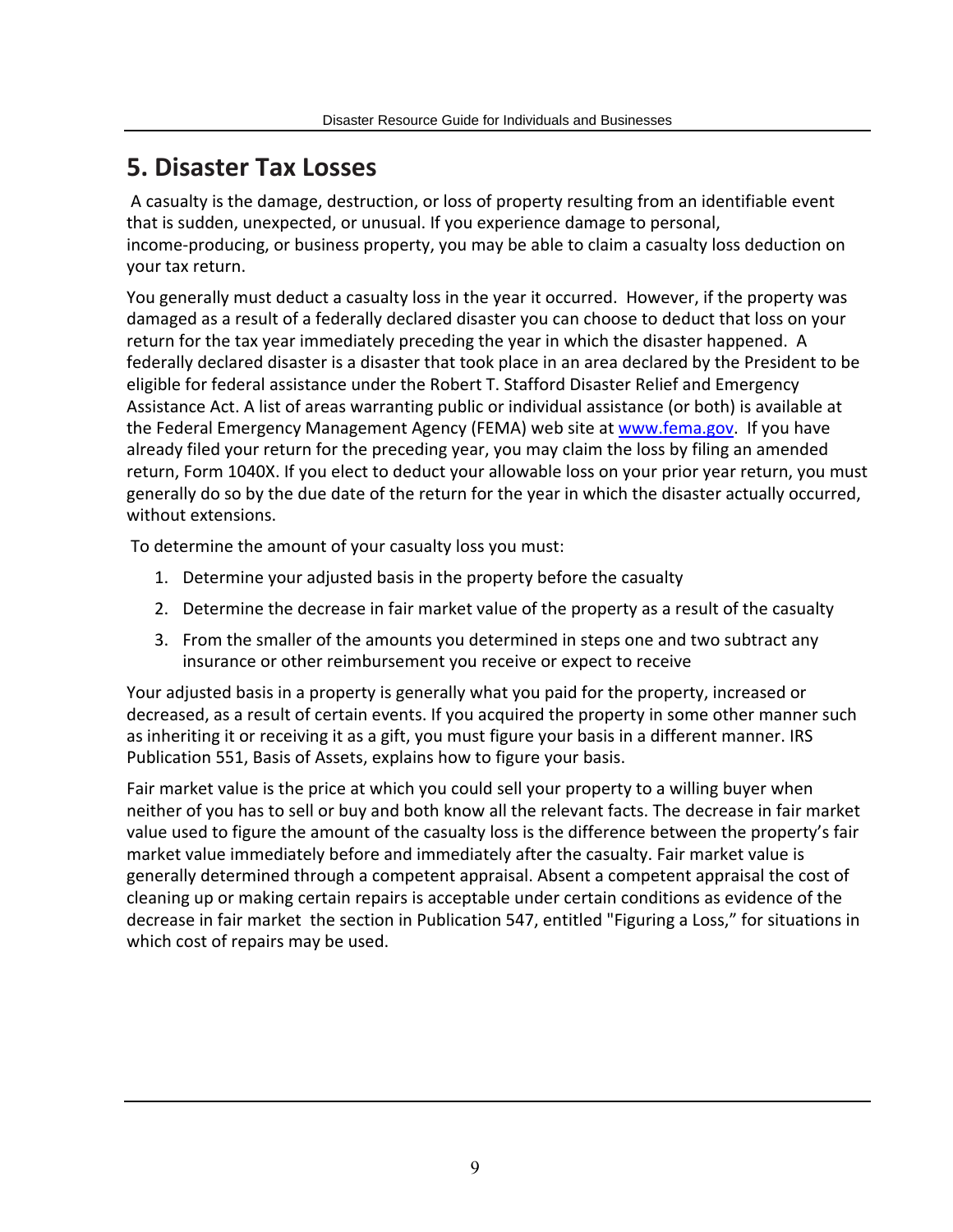Remember to subtract any insurance or other reimbursements that you received, or that you expect to receive, from the smaller of the adjusted basis or the decrease in fair market amounts to arrive at your casualty loss.

The law limits the amount of the casualty loss you may deduct for damage to personal‐use property and property used in performing services as an employee.

#### **For personal‐use property**

You must reduce your casualty loss from the disaster event by \$100 and then reduce the total casualty and theft losses for that year by 10% of your adjusted gross income. In addition, taxpayers must claim casualty losses of personal‐use property as itemized deductions.

### **Property used in performing services**

The loss on property used in performing services as an employee is reduced by 2% of your adjusted gross income. Business and income‐producing property are not subject to these limitations.

Taxpayers must generally compute their casualty losses separately for each damaged item, but personal‐use residential property should be treated as one item (i.e., land, trees, residence, and other improvements).

If your business property or income‐producing property is completely destroyed, the decrease in fair market value is not considered. Your loss is the adjusted basis of the property, minus any salvage value and any insurance or other reimbursements you received or expect to receive.

If your casualty loss deductions for the year exceed your income for the year, you may have a net operating loss or NOL. You can use an NOL to lower your tax in an earlier year, which will allow you to get a refund of tax you already paid or, you can use the NOL to lower your tax in a later year. For more information, see IRS Publication 536, Net Operating Losses for Individuals, Estates, and Trusts.

IRS Form 4684, Casualties and Thefts, is used to calculate and report your losses. The totals you derive on Form 4684 should then be transferred to the appropriate form to allow you to deduct the loss from income. For assistance in completing Form 4684, refer to the instructions for Form 4684. IRS Publication 547, Casualties, Disasters, and Thefts, explains the tax treatment of casualty losses and provides definitions and examples to assist you in calculating your allowable loss.

For more disaster related information, log onto the IRS web site at www.irs.gov and enter "disaster" in the search box.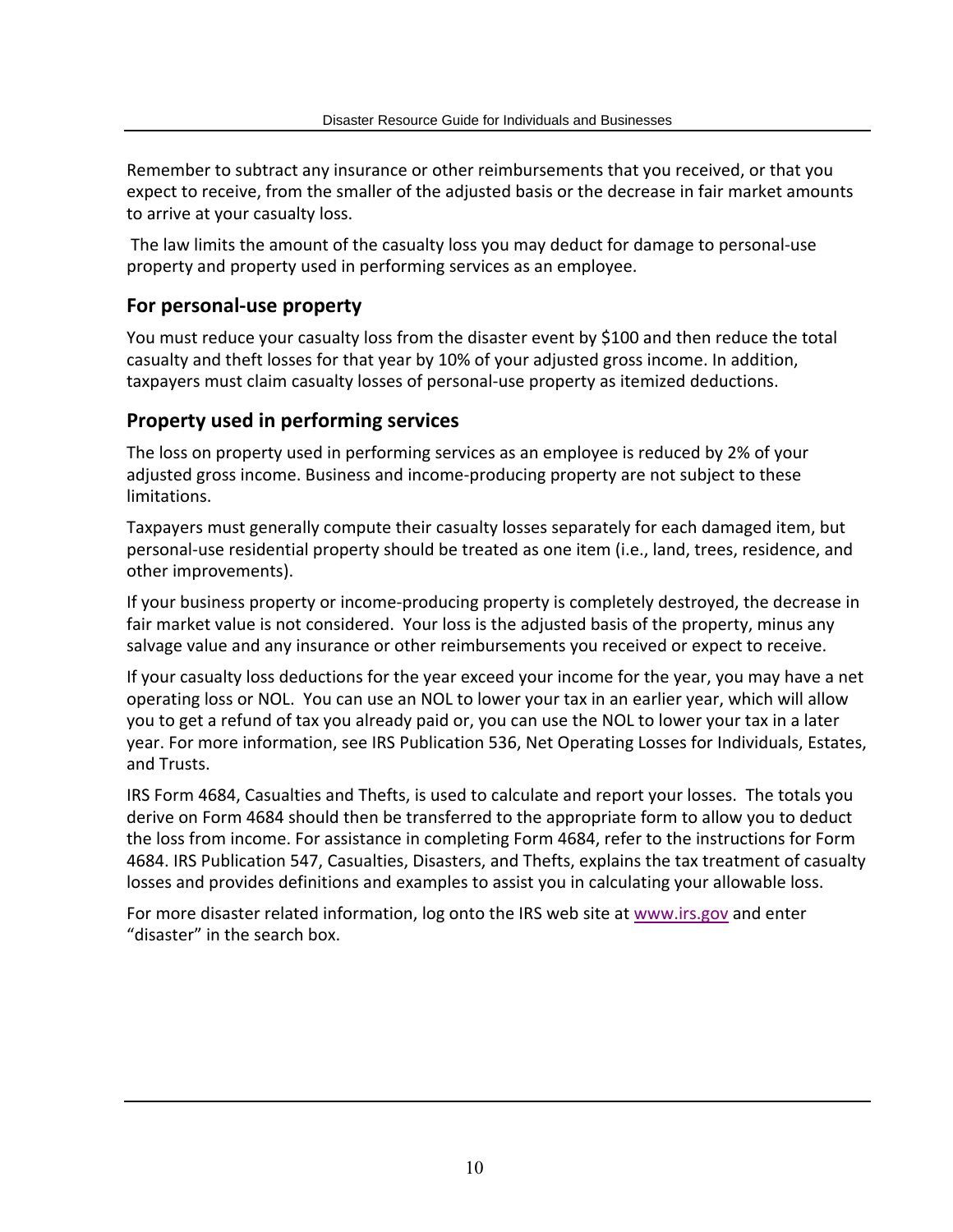# **6. Publications 584 and 584‐B ‐ Personal and Business Casualty, Disaster, and Theft Loss Workbooks**

These publications are designed to help you figure your loss on personal‐use and business property in the event of a disaster, casualty, or theft. Publication 584 contains schedules to help you figure the loss to your main home, its contents, and your motor vehicles. Publication 584‐B contains schedules to help you figure the loss to your office furniture and fixtures, information systems, motor vehicles, office supplies, buildings, and equipment.

The following worksheets are for your information only. Make as many copies as you need to record your losses but you must complete Form 4684, Casualties and Thefts, to report your loss.

#### **FOR PERSONAL PROPERTY**

| To complete the worksheet,<br>Take what is in each row of | And enter it on Form 4684 |  |  |  |  |  |
|-----------------------------------------------------------|---------------------------|--|--|--|--|--|
|                                                           |                           |  |  |  |  |  |
|                                                           |                           |  |  |  |  |  |
|                                                           |                           |  |  |  |  |  |
|                                                           |                           |  |  |  |  |  |
|                                                           |                           |  |  |  |  |  |
|                                                           |                           |  |  |  |  |  |
|                                                           |                           |  |  |  |  |  |
|                                                           |                           |  |  |  |  |  |
|                                                           |                           |  |  |  |  |  |

### **FOR BUSINESS PROPERTY**

| To complete the worksheet,<br>Take what is in each row of | And enter it on Form 4684 |
|-----------------------------------------------------------|---------------------------|
|                                                           |                           |
|                                                           |                           |
|                                                           |                           |
|                                                           |                           |
|                                                           |                           |
|                                                           |                           |
|                                                           |                           |
|                                                           |                           |
|                                                           |                           |
|                                                           |                           |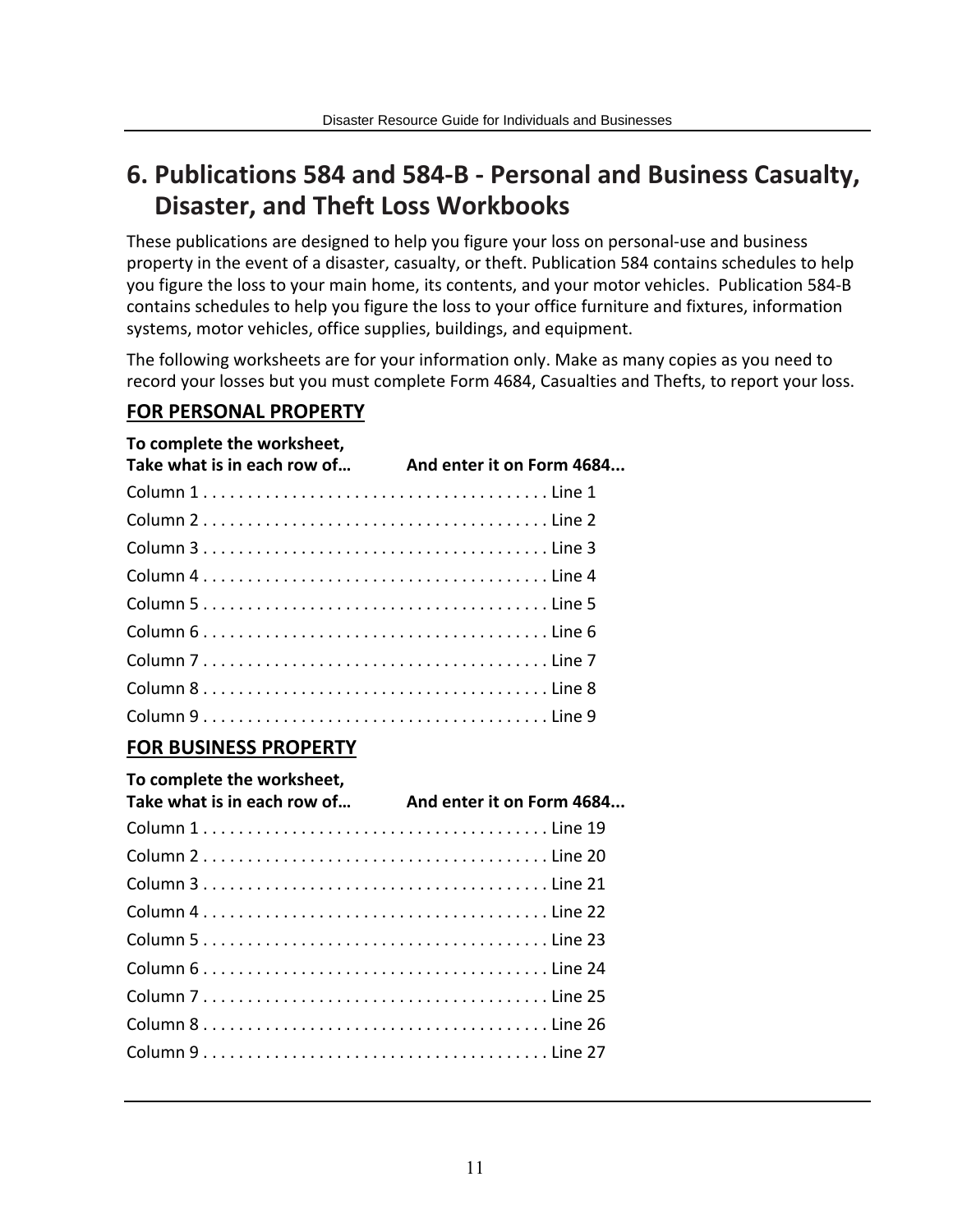| (1)<br>Item | (2)<br>Cost or<br>Other<br><b>Basis</b> | (3)<br><b>Insurance or</b><br>Other<br>Reimbursement | $\overline{(4)}$<br>Gain<br>From<br>Casualty or Theft $^{1}$ | (5)<br>Fair<br>Market<br>Value<br>before<br>Casualty | (6)<br>Fair<br>Market<br>Value<br>after<br>Casualty | (7)<br>Column<br>(5) minus<br>column<br>(6) | (8)<br><b>Smaller of</b><br>column<br>$(2)$ or<br>column<br>(7) | $(9)$<br>Casualty/Theft<br>Loss(column<br>$(8)$ minus<br>column $(3)$ <sup>2</sup> |
|-------------|-----------------------------------------|------------------------------------------------------|--------------------------------------------------------------|------------------------------------------------------|-----------------------------------------------------|---------------------------------------------|-----------------------------------------------------------------|------------------------------------------------------------------------------------|
|             |                                         |                                                      |                                                              |                                                      |                                                     |                                             |                                                                 |                                                                                    |
|             |                                         |                                                      |                                                              |                                                      |                                                     |                                             |                                                                 |                                                                                    |
|             |                                         |                                                      |                                                              |                                                      |                                                     |                                             |                                                                 |                                                                                    |
|             |                                         |                                                      |                                                              |                                                      |                                                     |                                             |                                                                 |                                                                                    |
|             |                                         |                                                      |                                                              |                                                      |                                                     |                                             |                                                                 |                                                                                    |
|             |                                         |                                                      |                                                              |                                                      |                                                     |                                             |                                                                 |                                                                                    |
|             |                                         |                                                      |                                                              |                                                      |                                                     |                                             |                                                                 |                                                                                    |
|             |                                         |                                                      |                                                              |                                                      |                                                     |                                             |                                                                 |                                                                                    |

#### **Worksheet for Personal Use Property Disaster Casualty Loss or Theft**

 $^{\rm 1}$  If column (3) is greater than column (2), enter the difference here and skip columns (5) through (9) for that item.

<sup>2</sup> **If zero or less, enter ‐0‐.**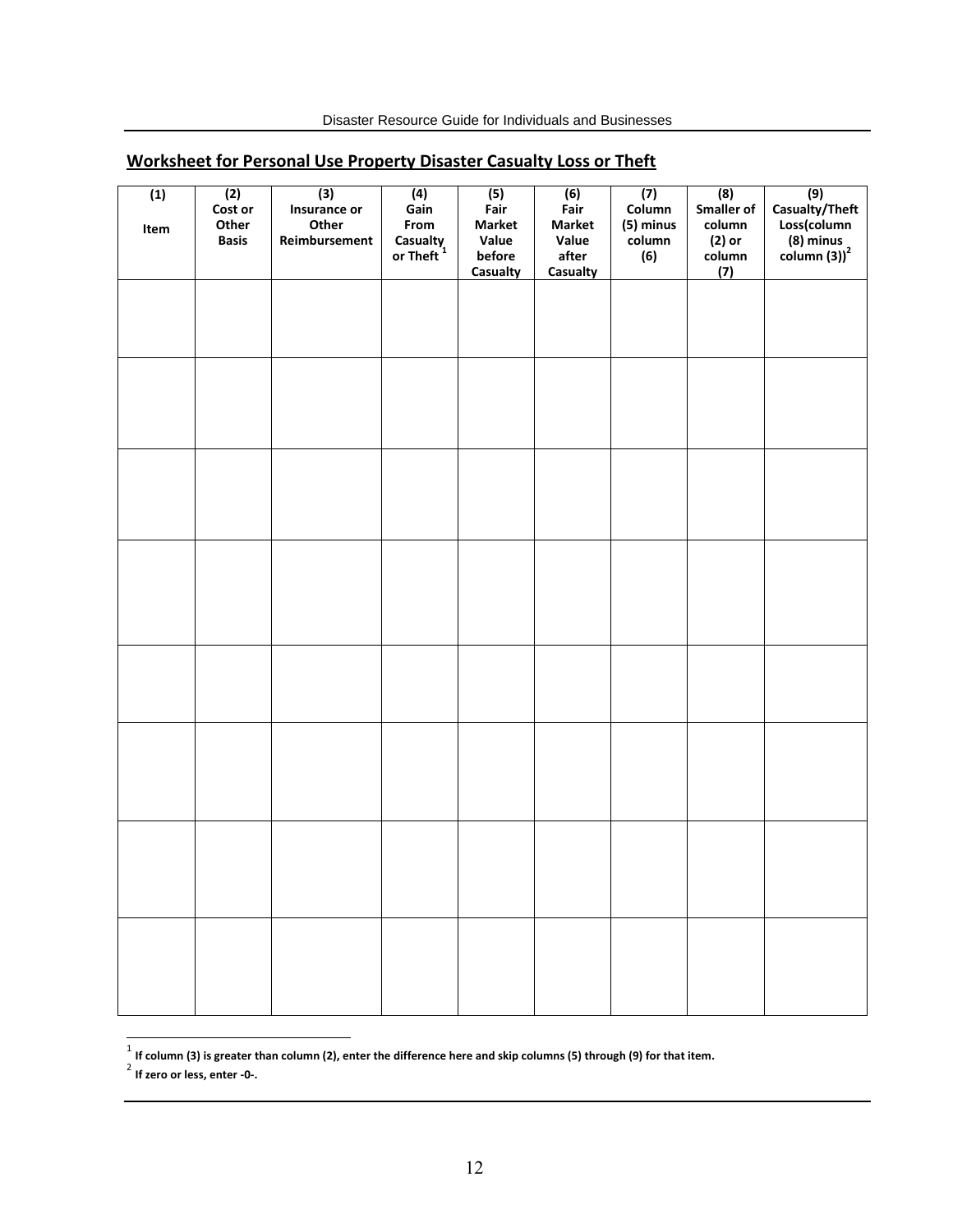| <b>Worksheet for Business Disaster Casualty Loss or Theft</b> |  |  |  |
|---------------------------------------------------------------|--|--|--|
|                                                               |  |  |  |

| (1)<br>Item | (2)<br>Cost or<br><b>Other Basis</b> | (3)<br><b>Insurance or</b><br>Other<br>Reimbursement | (4)<br><b>Gain from</b><br><b>Casualty or</b><br>Theft <sup>1</sup> | (5)<br><b>Fair Market</b><br>Value before<br>Casualty | (6)<br><b>Fair market</b><br>Value after<br>Casualty | (7)<br>Column (5)<br><b>Minus</b><br>Column (6) | (8)<br>Smaller<br>of<br>column<br>$(2)$ or<br>column<br>$(7)^2$ | (9)<br>Casualty/<br>Theft <sup>1</sup><br>Loss<br>(column<br>$(8)$ minus<br>column<br>(3)) <sup>3</sup> |
|-------------|--------------------------------------|------------------------------------------------------|---------------------------------------------------------------------|-------------------------------------------------------|------------------------------------------------------|-------------------------------------------------|-----------------------------------------------------------------|---------------------------------------------------------------------------------------------------------|
|             |                                      |                                                      |                                                                     |                                                       |                                                      |                                                 |                                                                 |                                                                                                         |
|             |                                      |                                                      |                                                                     |                                                       |                                                      |                                                 |                                                                 |                                                                                                         |
|             |                                      |                                                      |                                                                     |                                                       |                                                      |                                                 |                                                                 |                                                                                                         |
|             |                                      |                                                      |                                                                     |                                                       |                                                      |                                                 |                                                                 |                                                                                                         |
|             |                                      |                                                      |                                                                     |                                                       |                                                      |                                                 |                                                                 |                                                                                                         |
|             |                                      |                                                      |                                                                     |                                                       |                                                      |                                                 |                                                                 |                                                                                                         |
|             |                                      |                                                      |                                                                     |                                                       |                                                      |                                                 |                                                                 |                                                                                                         |
|             |                                      |                                                      |                                                                     |                                                       |                                                      |                                                 |                                                                 |                                                                                                         |
|             |                                      |                                                      |                                                                     |                                                       |                                                      |                                                 |                                                                 |                                                                                                         |

 $^{\rm 1}$  If column (3) is greater than column (2), enter the difference here and skip columns (5) through (9) for that item.

<sup>3</sup> **If zero or less, enter ‐0‐.**

<sup>2</sup> **If the property was completely destroyed or stolen, enter in column (8) the amount from column (2).**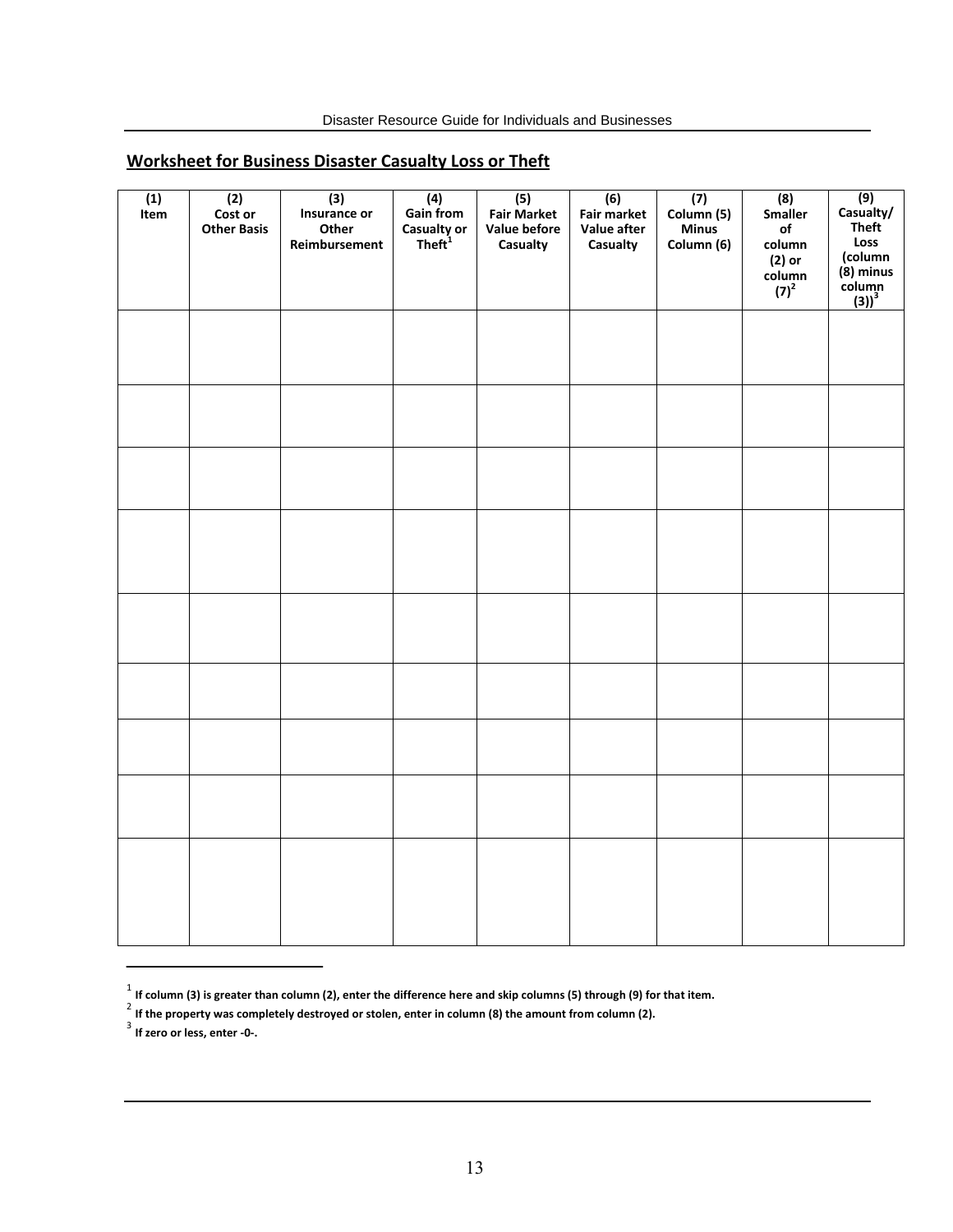### **7. IRS DISASTER RELATED FORMS AND PUBLICATIONS**

The following forms, schedules, and publications are available to assist you with disaster tax issues. They are accessible electronically at our Forms and Publications website or by placing a call to our toll‐free line at **1‐800‐829‐3676.**

**Form 1040 and Instructions:** *U.S. Individual Income Tax Return*  Check for specific tax year at http://www.irs.gov/formspubs/index.html

**Form 1040X and Instructions:** *Amended U.S. Individual Income Tax Return* http://www.irs.gov/pub/irs‐pdf/f1040x.pdf http://www.irs.gov/pub/irs‐pdf/i1040x.pdf

**Form 1120X:** *Amended U.S. Corporation Income Tax Return* http://www.irs.gov/pub/irs‐pdf/f1120x.pdf

**Form 4506:** *Request for Copy of Tax Return* http://www.irs.gov/pub/irs‐pdf/f4506.pdf

**Form 4506‐T:** *Request for Transcript of Tax Return* http://www.irs.gov/pub/irs‐pdf/f4506t.pdf

**Form 4684 and Instructions:** *Casualties and Thefts*

http://www.irs.gov/pub/irs‐pdf/f4684.pdf

http://www.irs.gov/pub/irs‐pdf/i4684.pdf

**Form 8822 and 8822‐B:** *Change of Address for Individuals and Businesses* http://www.irs.gov/pub/irs‐pdf/f8822.pdf http://www.irs.gov/pub/irs‐pdf/f8822b.pdf

**Publication 536:** *Net Operating Losses (NOLs) for Individuals, Estates, and Trusts* http://www.irs.gov/pub/irs‐pdf/p536.pdf

**Publication 547:** *Casualties, Disasters, and Thefts*

http://www.irs.gov/pub/irs‐pdf/p547.pdf

**Publication 551:** *Basis of Assets*

http://www.irs.gov/pub/irs‐pdf/p551.pdf

**Publication 584:** *Casualty, Disaster, and Theft Loss Workbook* http://www.irs.gov/pub/irs‐pdf/p584.pdf

**Publication 584‐B:** *Business Casualty, Disaster, and Theft Loss Workbook* http://www.irs.gov/pub/irs‐pdf/p584b.pdf